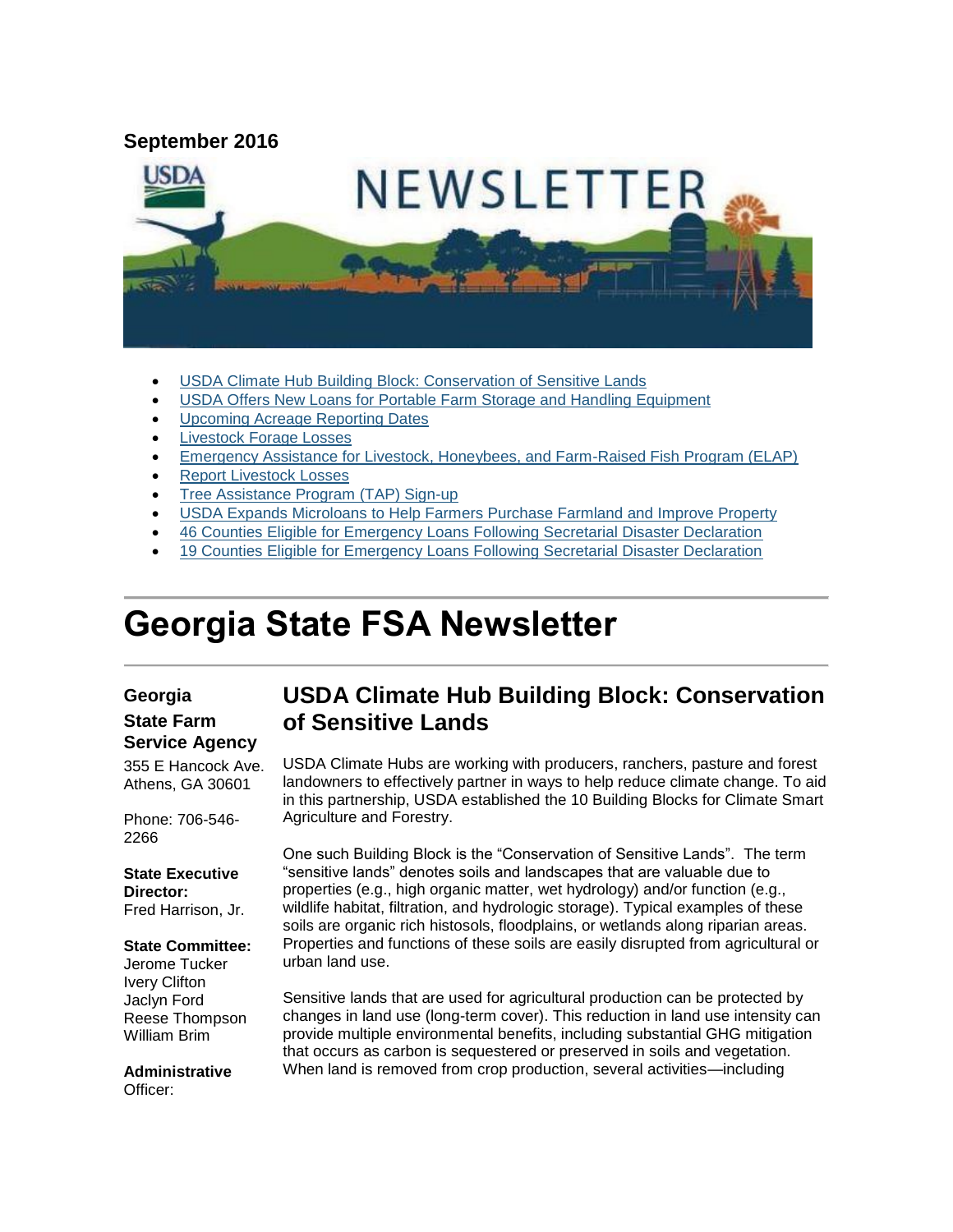| Dianne<br>Westmoreland                                                                          | tillage, nitrogen fertilization, and energy use—are substantially reduced or<br>eliminated, generating additional GHG mitigation.                                                                                        |
|-------------------------------------------------------------------------------------------------|--------------------------------------------------------------------------------------------------------------------------------------------------------------------------------------------------------------------------|
| <b>Farm Loan Chief:</b><br>David Laster                                                         | FSA and NRCS are committed to identifying these sensitive lands and<br>encouraging landowners, farmers, and ranchers to voluntarily adopt<br>conservation systems--using financial and technical assistance--to generate |
| Farm Program                                                                                    | GHG benefits. To read more about Conservation of Sensitive Lands, click the                                                                                                                                              |
| Chief:                                                                                          | following link:                                                                                                                                                                                                          |
| <b>Brett Martin</b>                                                                             | http://www.usda.gov/oce/climate_change/building_blocks/4_SensitiveLands.pd                                                                                                                                               |
| <b>Public Affairs/</b><br>Outreach:<br>Neal Leonard                                             | For more information about the USDA Climate Hubs click here:<br>http://www.climatehubs.oce.usda.gov/                                                                                                                     |
| To find contact<br>information for your<br>local office go to<br>www.fsa.usda.gov/g<br><u>a</u> |                                                                                                                                                                                                                          |

## <span id="page-1-0"></span>**USDA Offers New Loans for Portable Farm Storage and Handling Equipment**

Portable Equipment Can Help Producers, including Small-Scale and Local Farmers, Get Products to Market Quickly

USDA's Farm Service Agency (FSA) will provide a new financing option to help farmers purchase portable storage and handling equipment. The loans, which now include a smaller microloan option with lower down payments, are designed to help producers, including new, small and mid-sized producers, grow their businesses and markets.

The program also offers a new "microloan" option, which allows applicants seeking less than \$50,000 to qualify for a reduced down payment of five percent and no requirement to provide three years of production history. Farms and ranches of all sizes are eligible. The microloan option is expected to be of particular benefit to smaller farms and ranches, and specialty crop producers who may not have access to commercial storage or on-farm storage after harvest. These producers can invest in equipment like conveyers, scales or refrigeration units and trucks that can store commodities before delivering them to markets. Producers do not need to demonstrate the lack of commercial credit availability to apply.

Earlier this year, FSA significantly expanded the list of commodities eligible for Farm Storage Facility Loan. Eligible commodities now include aquaculture; floriculture; fruits (including nuts) and vegetables; corn, grain sorghum, rice, oilseeds, oats, wheat, triticale, spelt, buckwheat, lentils, chickpeas, dry peas sugar, peanuts, barley, rye, hay, honey, hops, maple sap, unprocessed meat and poultry, eggs, milk, cheese, butter, yogurt and renewable biomass. FSFL microloans can also be used to finance wash and pack equipment used post-harvest, before a commodity is placed in cold storage.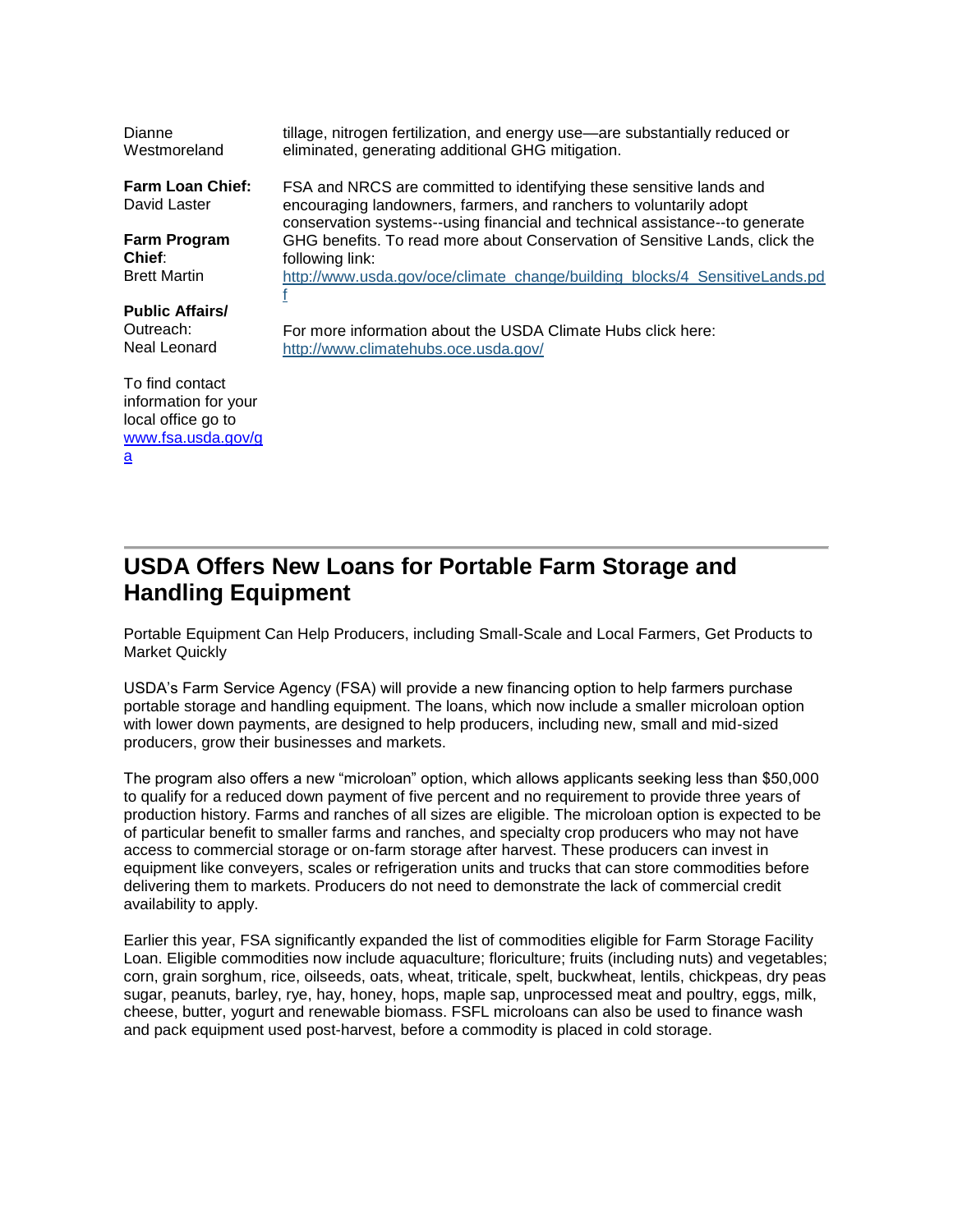To learn more about Farm Storage Facility Loans, visit [www.fsa.usda.gov/pricesupport](http://www.fsa.usda.gov/pricesupport) or contact a local FSA county office. To find your local FSA County Office, visit [http://offices.usda.gov.](http://offices.usda.gov/)

### <span id="page-2-0"></span>**Upcoming Acreage Reporting Dates**

In order to comply with FSA program eligibility requirements, all producers are encouraged to visit their local FSA County Office to file an accurate crop certification report by the applicable deadline.

The following acreage reporting dates are applicable for the entire state of Georgia:

| September 15, 2016: | Sweet Corn (planted between July 15 – August 25)                  |
|---------------------|-------------------------------------------------------------------|
| November 15, 2016:  | Apiculture, PRF and Perennial Forage (Grass) with intended use    |
|                     | of forage or grazing. NOTE: This is the deadline for 2017 acreage |
|                     | reporting purposes.                                               |

The following exceptions apply to the above acreage reporting dates:

- If the crop has not been planted by the above acreage reporting date, then the acreage must be reported no later than 15 calendar days after planting is completed.
- If a producer acquires additional acreage after the above acreage reporting date, then the acreage must be reported no later than 30 calendars days after purchase or acquiring the lease. Appropriate documentation must be provided to the county office.
- If a perennial forage crop is reported with the intended use of "cover only," "green manure," "left standing," or "seed," then the acreage must be reported by July 15th. Noninsured Crop Disaster Assistance Program (NAP) policy holders should note that the acreage reporting date for NAP covered crops is the earlier of the dates listed above or 15 calendar days before grazing or harvesting of the crop begins. For questions regarding crop certification and crop loss reports, please contact your local FSA County Office.

#### <span id="page-2-1"></span>**Livestock Forage Losses**

LFP provides compensation to eligible livestock producers who suffer grazing losses for covered livestock due to drought on privately owned or cash leased land **in ELIGIBLE counties**.

#### **ONLY**

Producers in the following 64 counties are eligible to apply for 2016 Livestock Forage Disaster Program (LFP) benefits on native pasture, improved pasture, and forage sorghum **AT THE TIME THIS ARTICLE IS WRITTEN**:

Banks Bartow Butts Carroll Catoosa Chattooga Cherokee Clayton Cobb Coweta Dade

DeKalb Douglas Elbert Fannin Fayette Floyd Forsyth Franklin Fulton Gilmer Gordon

Gwinnett Habersham Hall Hart Heard Henry Jackson Lamar Lincoln Lumpkin Madison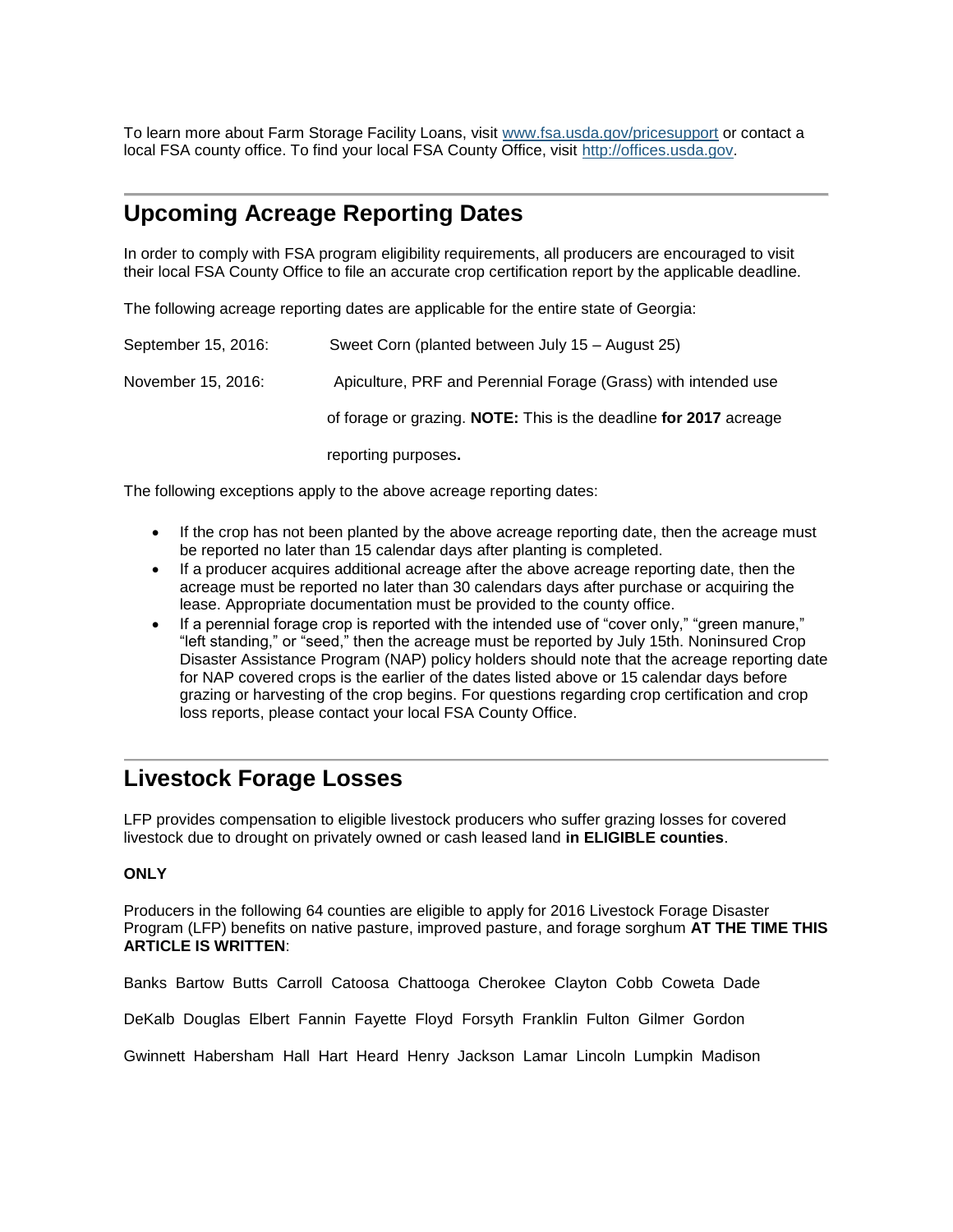Meriwether Murray Newton Paulding Pike Rabun Rockdale Spalding Stephens Walker

White Whitfield Wilkes

**NOTE:** Eligibility is updated every Thursday and additional counties may become eligible in future weeks; please check with your local FSA County Office to see if your county is eligible.

County Offices can only accept LFP applications after notification is received from the National Office that they are in a county with a qualifying drought rating. **IMPORTANT - County eligibility is based solely on the U.S. Drought Monitor Rating** for Georgia and neither the FSA State Office nor County Offices have any input into the determination of LFP eligibility for a county.

Eligible livestock producers must complete a CCC-853 and the required supporting documentation no later than January 30, 2017 for 2016 losses. **Producers with cash-leased land are required to provide written lease agreements from the land owner containing specific information on the rented land**. In addition, grazing land for which benefits are requested under LFP are required to have been reported to the FSA office; if the land has not already been reported, a late-filed acreage report can be accepted but a "late-filing" fee will be assessed.

Additional Information about LFP, including eligible livestock is available at your local FSA County Office or online at: [www.fsa.usda.gov.](http://www.fsa.usda.gov/)

### <span id="page-3-0"></span>**Emergency Assistance for Livestock, Honeybees, and Farm-Raised Fish Program (ELAP)**

The Emergency Assistance for Livestock, Honeybees and Farm-Raised Fish Program (ELAP) provides emergency assistance to eligible livestock, honeybees, and farm-raised fish producers who have losses due to adverse weather or other conditions, such as hurricanes, tornados, and wildfires, not covered by other agricultural disaster assistance programs.

Eligible livestock losses include grazing losses not covered under the Livestock Forage Disaster Program (LFP), or the loss of purchased feed and/or mechanically harvested feed due to an eligible adverse weather event.

Eligible honeybee losses include loss of purchased feed due to an eligible adverse weather event, cost of additional feed purchased above normal quantities due to an eligible adverse weather condition, colony losses in excess of normal mortality due to an eligible weather event or loss condition, including CCD, and hive losses due to eligible adverse weather.

Eligible farm-raised fish losses include death losses in excess of normal mortality and/or loss of purchased feed due to an eligible adverse weather event.

Producers who suffer eligible livestock, honeybee, or farm-raised fish losses from October 1, 2015 to September 30, 2016 must file:

- A notice of loss **the earlier of** 30 calendar days of when the loss occurs or by November 1, 2016
- An application for payment by November 1, 2016

The Farm Bill caps ELAP disaster funding at \$20 million per federal fiscal year.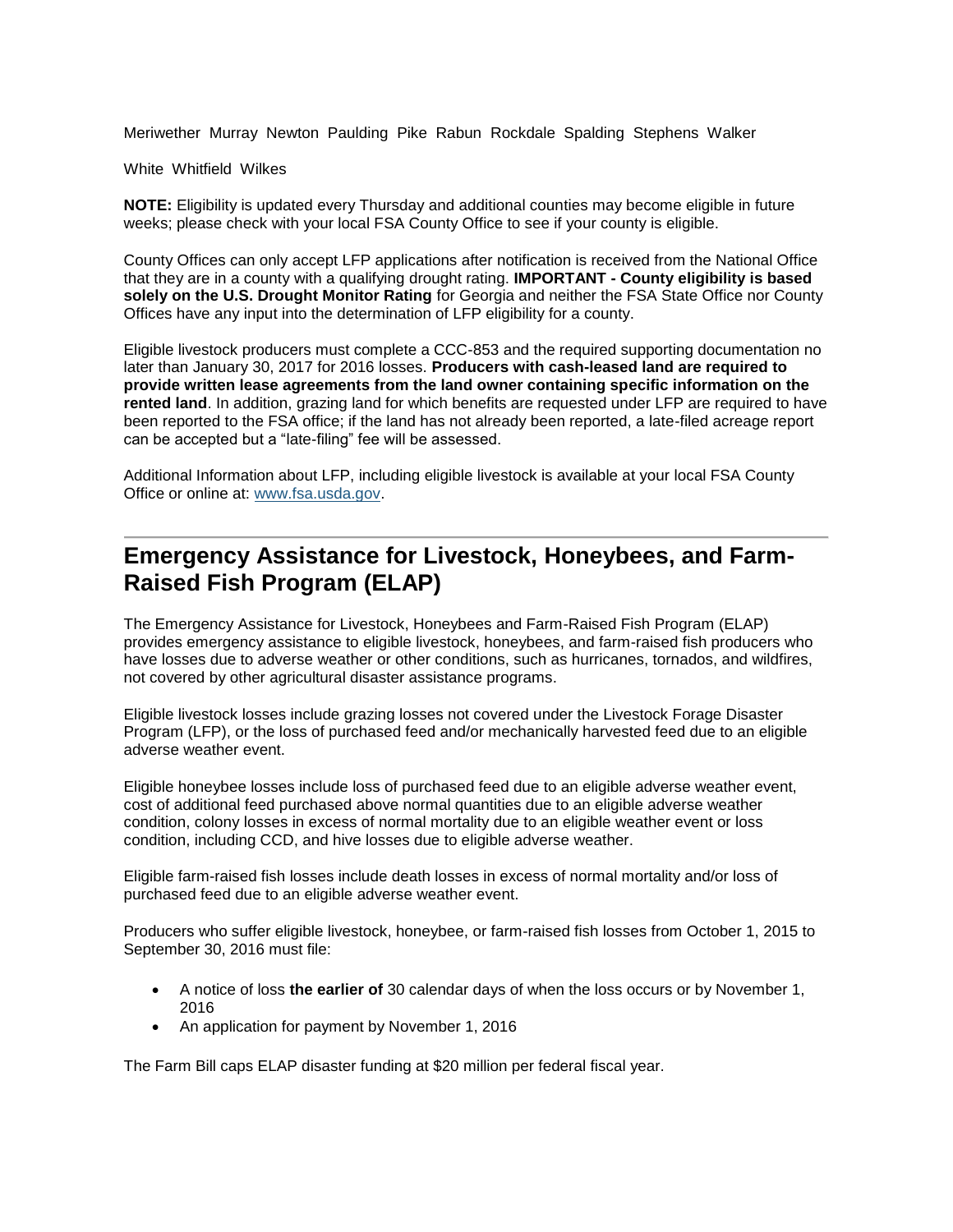The following ELAP Fact Sheets (by topic) are available online:

- ELAP for Farm-Raised Fish Fact Sheet
- ELAP for Livestock Fact Sheet
- ELAP for Honeybees Fact Sheet

To view these and other FSA program fact sheets, visit the FSA fact sheet web page at [www.fsa.usda.gov/factsheets.](http://www.fsa.usda.gov/factsheets)

#### <span id="page-4-0"></span>**Report Livestock Losses**

The Livestock Indemnity Program (LIP) provides assistance to eligible producers for livestock death losses in excess of normal mortality due to adverse weather events such as tornados floods, lightning, wildfires, extreme heat or extreme cold (**ONLY if certain and specific criteria are met**) as well as attacks by animals reintroduced into the wild by the federal government or protected by federal law. **NOTE:** Coyotes are NOT federally protected and losses caused by coyotes are NOT eligible for LIP.

For 2016, eligible losses must occur on or after Jan. 1, 2016, and before December 31, 2016. A notice of loss must be filed with FSA within 30 days of when the loss occurs. Participants must provide supporting documentation to their local FSA office verifying the loss no later than 30 calendar days after the end of the calendar year for which benefits are requested.

**IMPORTANT** – **Documentation provided by the producer must be verifiable and the types of documentation that meet the "verifiable requirements" are not usually available to livestock producers in Georgia**. It is strongly suggested that producers incurring livestock loses **contact their local FSA office immediately upon discovering livestock losses** and arrange for the County Office to make a farm visit to verify the number of livestock lost and the cause of death. **Otherwise the producer may not be able to provide the verifiable documentation required for LIP eligibility**.

Producers who suffer livestock losses in 2016 must file both of the following:

- A notice of loss the earlier of 30 calendar days of when the loss occurred
- An application for payment by January 30, 2017.

Additional Information about LIP is available at your local FSA office or online at: [www.fsa.usda.gov.](file:///C:/Documents%20and%20Settings/murray.watts/Local%20Settings/Temporary%20Internet%20Files/Content.Outlook/WRAEZEPN/www.fsa.usda.gov)

## <span id="page-4-1"></span>**Tree Assistance Program (TAP) Sign-up**

Orchardists and nursery tree growers who experience losses from natural disasters during calendar year 2016 must submit a TAP application within 90 calendar days after the disaster event. TAP was authorized by the Agricultural Act of 2014 as a permanent disaster program. TAP provides financial assistance to qualifying orchardists and nursery tree growers to replant or rehabilitate eligible trees, bushes and vines damaged by natural disasters.

**It is important that producer contact the County Office as soon as possible to allow for the scheduling of a farm visit to determine the extent of the loss**.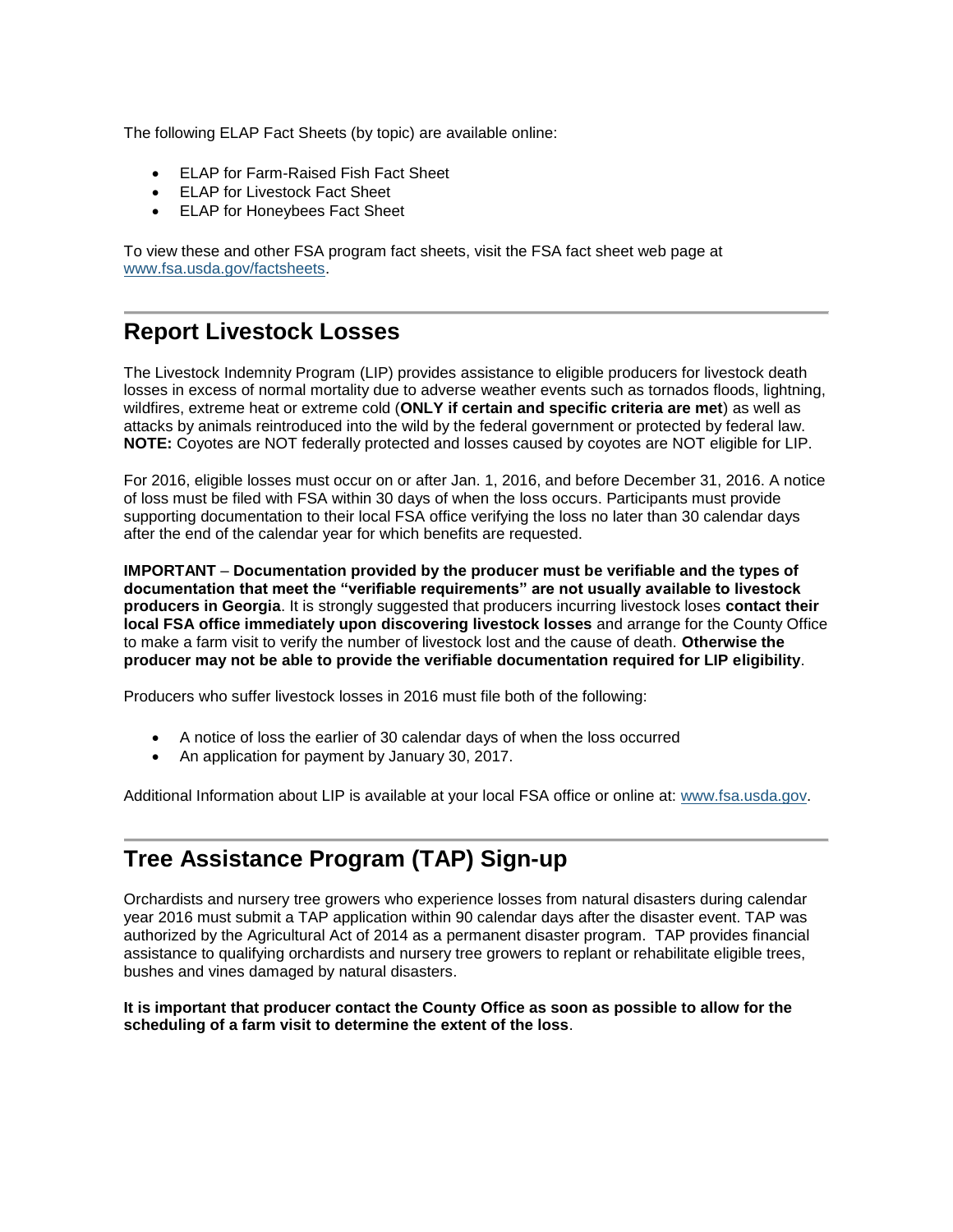Eligible tree types include trees, bushes or vines that produce an annual crop for commercial purposes. Nursery trees include ornamental, fruit, nut and Christmas trees that are produced for commercial sale. Trees used for pulp or timber are ineligible.

To qualify for TAP, orchardists must suffer a qualifying tree, bush or vine loss in excess of 15 percent mortality (PLUS an additional percent for the particular type of tree, bush, or vine) resulting from the eligible natural disaster. The eligible trees, bushes or vines must have been owned when the natural disaster occurred; however, eligible growers are not required to own the land on which the eligible trees, bushes and vines were planted.

If the TAP application is approved, the eligible trees, bushes and vines must be replaced within 12 months from the date the application is approved. The cumulative total quantity of acres planted to trees, bushes or vines, for which a producer can receive TAP payments, cannot exceed 500 acres annually.

### <span id="page-5-0"></span>**USDA Expands Microloans to Help Farmers Purchase Farmland and Improve Property**

Producers, Including Beginning and Underserved Farmers, Have a New Option to Gain Access to Land

The U.S. Department of Agriculture (USDA) is offering farm ownership microloans, creating a new financing avenue for farmers to buy and improve property. These microloans are especially helpful to beginning or underserved farmers, U.S. veterans looking for a career in farming, and those who have small and mid-sized farming operations.

The microloan program, which celebrates its third anniversary this week, has been hugely successful, providing more than 16,800 low-interest loans, totaling over \$373 million to producers across the country. Microloans have helped farmers and ranchers with operating costs, such as feed, fertilizer, tools, fencing, equipment, and living expenses since 2013. Seventy percent of loans have gone to new farmers.

Now, microloans will be available to also help with farm land and building purchases, and soil and water conservation improvements. FSA designed the expanded program to simplify the application process, expand eligibility requirements and expedite smaller real estate loans to help farmers strengthen their operations. Microloans provide up to \$50,000 to qualified producers, and can be issued to the applicant directly from the USDA Farm Service Agency (FSA).

This microloan announcement is another USDA resource for America's farmers and ranchers to utilize, especially as [new and beginning farmers and ranchers](http://www.usda.gov/newfarmers) look for the assistance they need to get started. To learn more about the FSA microloan program visit [www.fsa.usda.gov/microloans,](http://www.fsa.usda.gov/microloans) or contact your local FSA County Office. To find your nearest office location, please visit [http://offices.usda.gov.](http://links.govdelivery.com/track?type=click&enid=ZWFzPTEmbWFpbGluZ2lkPTIwMTUwMjEwLjQxNDAyNjYxJm1lc3NhZ2VpZD1NREItUFJELUJVTC0yMDE1MDIxMC40MTQwMjY2MSZkYXRhYmFzZWlkPTEwMDEmc2VyaWFsPTE3MjQxMDk2JmVtYWlsaWQ9ZGFyaW4ubGVhY2hAaWEudXNkYS5nb3YmdXNlcmlkPWRhcmluLmxlYWNoQGlhLnVzZGEuZ292JmZsPSZleHRyYT1NdWx0aXZhcmlhdGVJZD0mJiY=&&&113&&&http://offices.usda.gov/)

### <span id="page-5-1"></span>**46 Counties Eligible for Emergency Loans Following Secretarial Disaster Declaration**

Effective August 10, 2016, Barrow, Dawson, Harris, Pickens, Talbot, Troup, Union, Upson, and Walton Counties were declared as primary disaster counties and Bartow, Dawson, Harris, Pickens, Talbot, Troup, Union, Upson, Bartow, Chattahoochee, Cherokee, Clarke, Coweta, Crawford, Fannin, Forsyth,